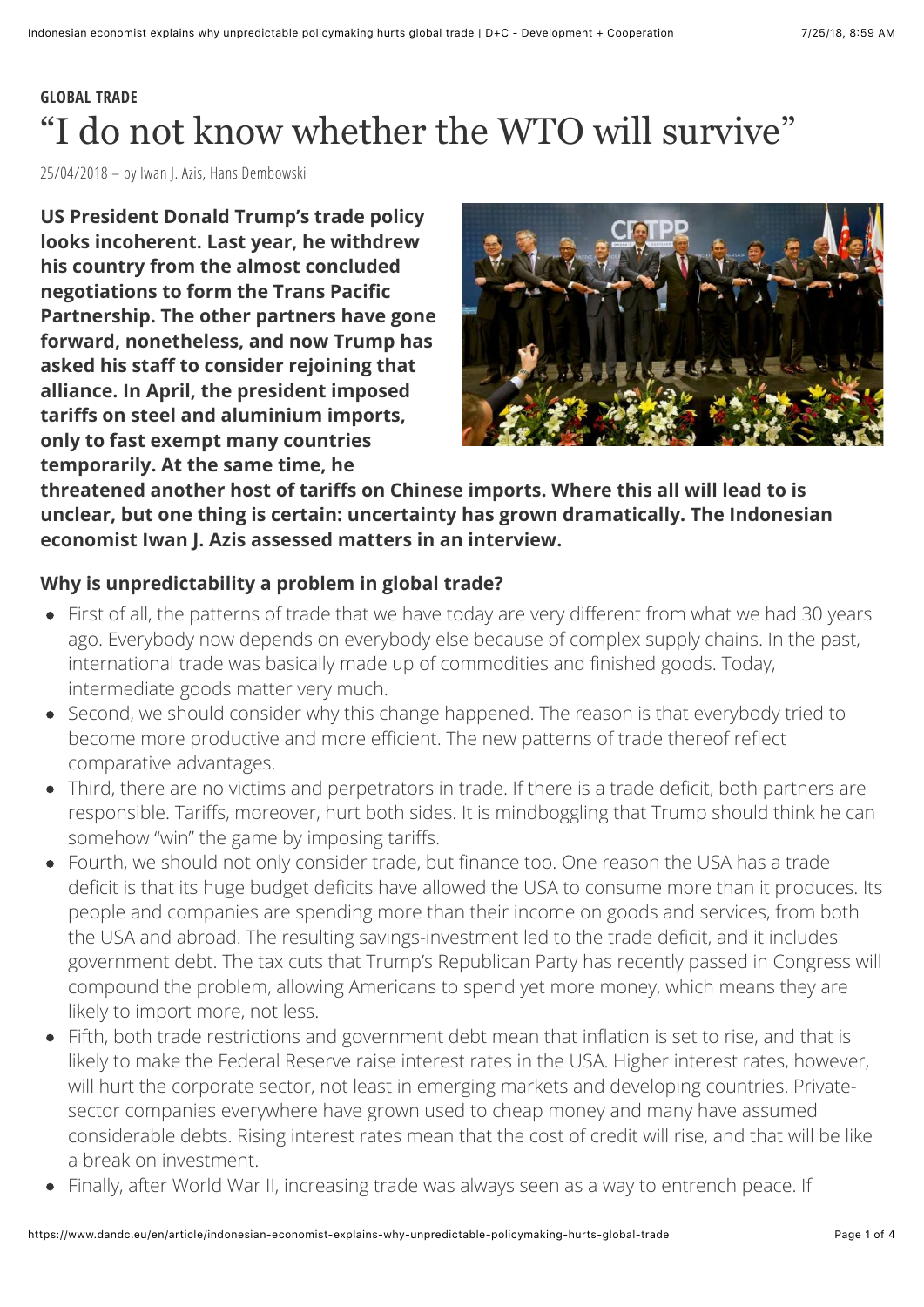countries cooperate closely and depend on one another, warfare becomes less likely. If globalised trade is certainly a disincentive against military war, a trade war can make military war more likely.

### **So who would suffer in a trade war?**

Everyone would suffer. Germany will feel great pain because your economy particularly depends on exports including exports of German-made products produced in China destined for the US and other countries. The USA will suffer too. China has announced it will raise tariffs on agricultural imports from the USA, so farmers, many of whom voted for Trump, will be hit. At the same time, US manufacturers will have to pay more for components they need, and consumer goods will get more expensive.

### **How would emerging markets and developing countries be affected?**

In several ways. Of course, all companies that are part of supply chains would clearly feel some kind of impact. But that is not all. The investment goods that emerging markets and developing countries import would become more expensive, yet many industries including exporting ones in these countries depend on imported components, and this problem would be compounded once interest rates start to rise. In recent years, money was cheap and flowed to Asian, African and Latin American countries, so capital for expanding production capacities was cheap. Monetary policy has been loose in the USA and the EU, and cheap capital was invested in other countries where returns were higher. If those capital flows dry up now and then go into reverse, growth will slow down. Early alarm signals are flashing, and we saw the first as early as 2013. Back then, Ben Bernanke was the chairman of the Federal Reserve, and he stated that monetary policy would be normalised. The financial markets of emerging markets reacted frantically even though interest rates in the US had not even changed. At the same time, higher interest rates in rich countries can reduce foreign direct investments in poorer ones.

### **Can and will the multilateral World Trade Organization (WTO) survive the current turmoil?**

You are raising two different questions. Yes, the WTO can survive, but I do not know whether it will. Tensions can be resolved in several ways. The USA might turn to the WTO dispute-settlement system. It might also strike a deal with China in bilateral talks, or perhaps some kind of multilateral debate will lead to solutions. But whether any of that will happen is impossible to say in this era of unpredictability. Not least, the impasse in the appointment of Appellate Body members can adversely affect the credibility and functioning of the WTO.

### **Can bilateral trade agreements serve as a cushion if the WTO is eroded?**

Well, we are living in a second best world. The best world is the WTO. It makes sense to have global rules that apply to all parties and facilitate trade. Bilateral deals make things more complicated. The reason bilateral deals and free-trade agreements have proliferated is that the WTO has not been moving ahead for a long time. The Doha Development Round of negotiations was launched in 2001, and it has not been concluded. On the up-side, however, the various free trade agreements are likely to defend the WTO in view of a looming trade war.

## **In March, 11 countries concluded what they now call the Comprehensive and Progressive Agreement for Trans-Pacific Partnership (TPP) without the USA. Why did that happen? We**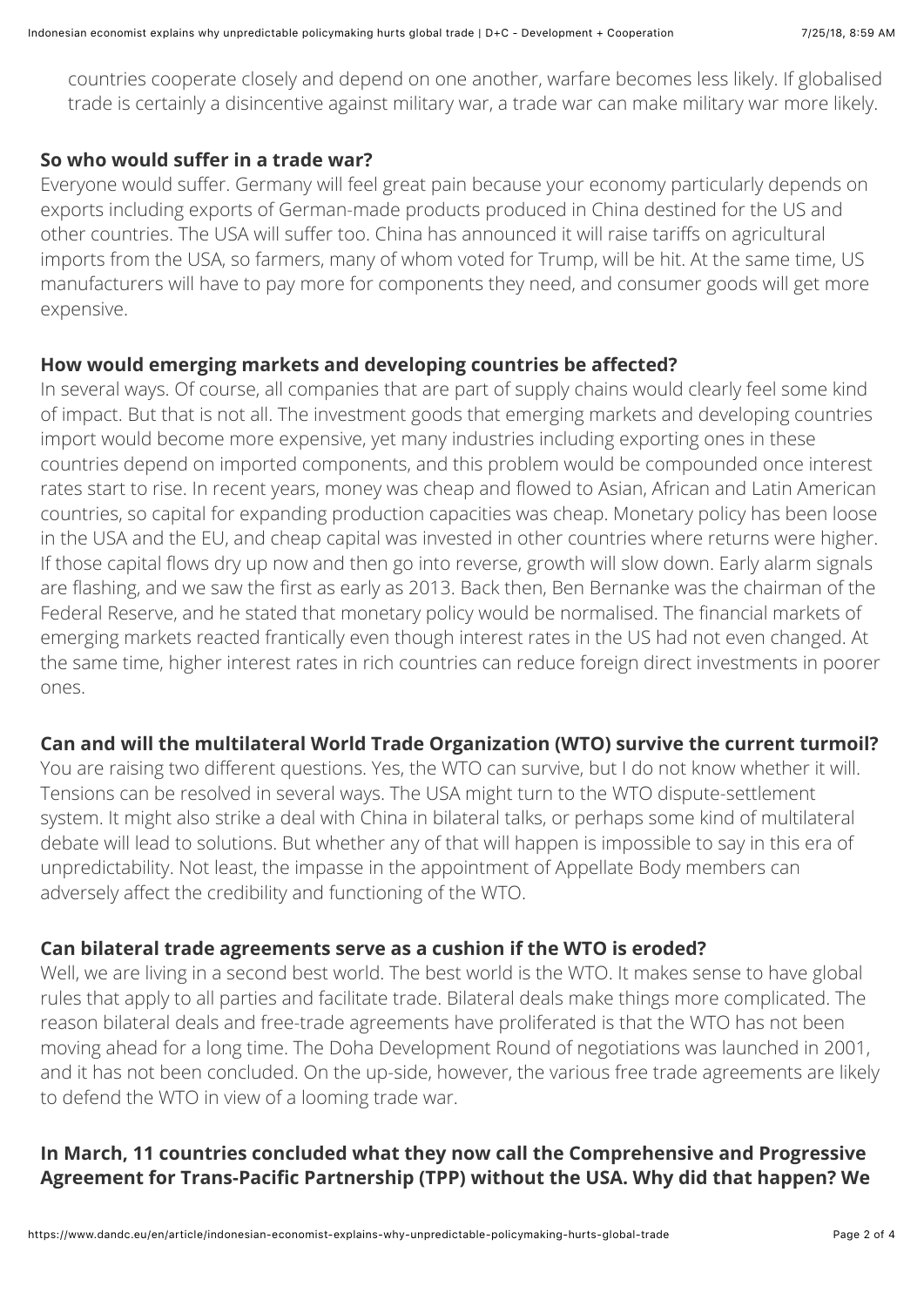### **were told for years that the TPP was an approach that US President Barack Obama took to boost the interests of US-based corporations and ultimately entrench US supremacy. Then Trump took office, and – in line with his protectionist rhetoric – withdrew from the TPP. Nonetheless, the remaining countries decided to establish it.**

It is true, the entire process reflected competition between the USA and China. Many observers saw the TPP project as a counterweight to RCEP, the Regional Comprehensive Economic Partnership, a proposed agreement that would unite China with the members of ASEAN and other nations. RCEP would exclude the USA, and China is pursuing those plans. The USA, on the other hand, wanted to forge an alliance from which China would be excluded. However, the TPP that has now been agreed is different from what Obama wanted. His version would have included many clauses concerning investment disputes, intellectual property rights or state procurement, for example. These things go beyond trade. They are related to trade, but not directly. Many Asian countries are uncomfortable with binding rules on these matters, so after Trump opted out, the respective clauses were softened. In that case, I wouldn't be surprised if other Asian countries will join. To them, the conditions look more favourable now.

**The topics you mentioned – investor rights, intellectual property and state procurement – were discussed at the WTO's Doha summit in 2001. The advanced nations wanted to put them on the agenda of the new round of negotiations, but the developing countries rejected that proposal. I think the proliferation of bilateral trade deals afterwards resulted from the insistence on part of the EU and the USA to regulate these matters internationally, nonetheless. Now the TPP has gone ahead under the full name Comprehensive and Progressive with limited rules on these issues, and Trump says he'll rejoin, provided he gets a more favourable deal than Obama was ready to accept. That does not seem to make sense.**

You are right, the USA and EU must bear some of the blame for the WTO's difficulties. They have been pressing for agreements on things that many governments of developing countries believe their nations are not ready for. On the other hand, governments weigh the costs and benefits of agreements. They know that market access is very important, so compromises are made. Once an agreement is concluded, however, it is very difficult to renegotiate it. I don't think that the USA will get more favourable TPP terms than the Obama administration did, and that certainly will not happen any time soon.

### **Could China now join the TPP?**

No, it won't. The RCEP will be gaining more prominence, and that is what China wants.

**Iwan J. Azis** is a regional science and economics professor at Cornell University in Ithaca, New York, and the University of Indonesia. He has provided consultation for governments in several Asian countries on domestic and international economic affairs. In this interview, he expresses his personal views.

<http://iwanazis.com/>